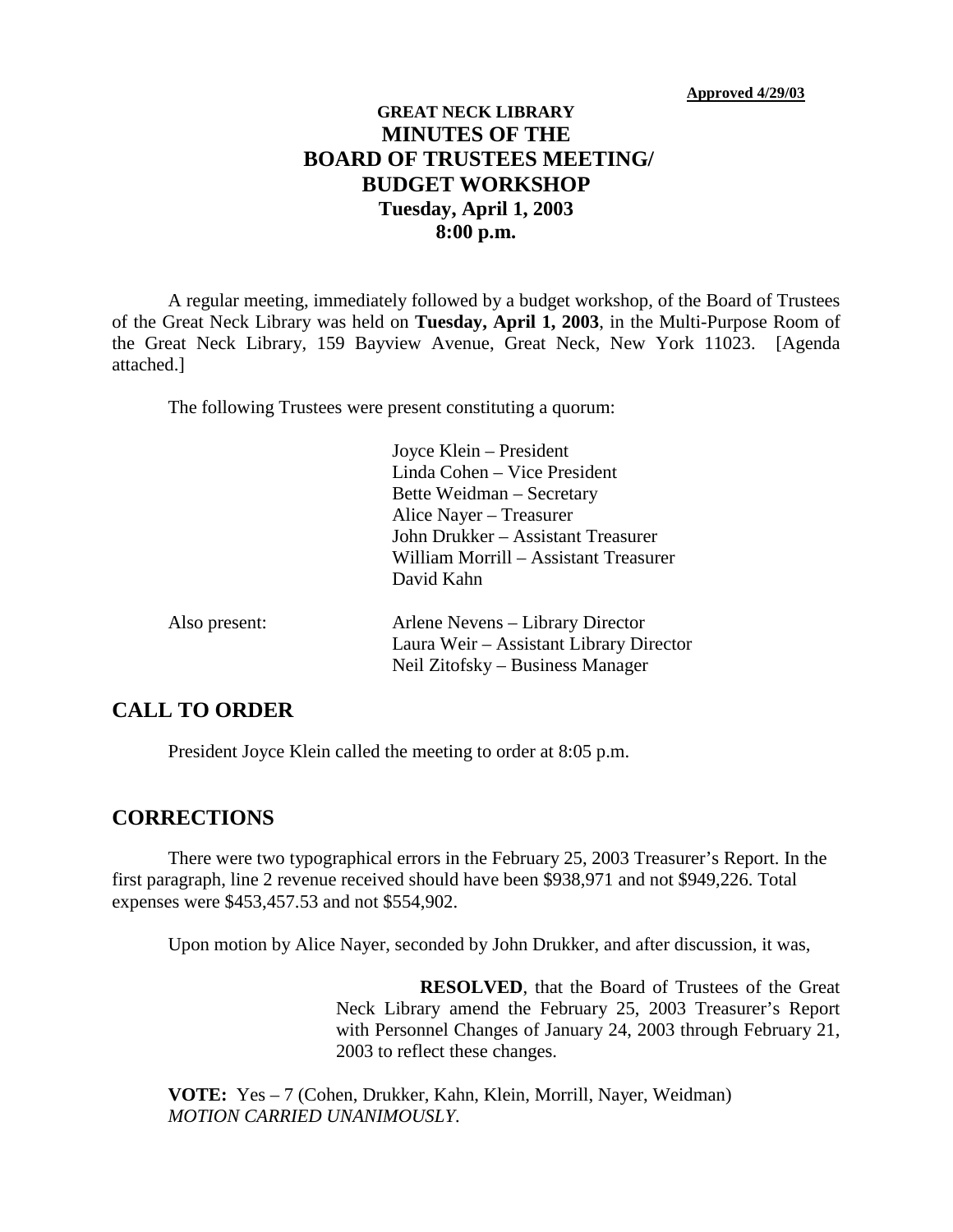### **MINUTES**

### **February 25, 2003 Meeting**

Upon motion by John Drukker, seconded by Bette Weidman, and after discussion, it was,

**RESOLVED**, that the Board of Trustees of the Great Neck Library amend the Minutes of the regular meeting of February 25, 2003 to reflect corrections to the Treasurer's Report.

**VOTE:** Yes – 7 (Cohen, Drukker, Kahn, Klein, Morrill, Nayer, Weidman) *MOTION CARRIED UNANIMOUSLY.*

Upon motion by Linda Cohen, seconded by William Morrill, and after discussion, it was,

**RESOLVED**, that the Board of Trustees of the Great Neck Library approve the Minutes of the regular meeting of February 25, 2003, as amended.

**VOTE:** Yes – 7 (Cohen, Drukker, Kahn, Klein, Morrill, Nayer, Weidman) *MOTION CARRIED UNANIMOUSLY.*

# **March 11, 2003 Budget Workshop**

Upon motion by Linda Cohen, seconded by Bette Weidman, and after discussion, it was,

**RESOLVED**, that the Board of Trustees of the Great Neck Library approve the Minutes of the Budget Workshop of March 11, 2003 as presented.

**VOTE:** Yes – 7 (Cohen, Drukker, Kahn, Klein, Morrill, Nayer, Weidman) *MOTION CARRIED UNANIMOUSLY.*

### **TREASURER'S REPORT – PERSONNEL REPORT**

During the month of February 2003, revenue received was \$941,745. Total expenses were \$536,702.

At the close of business, February 28, 2003, total operating fund holdings were \$1,761,465, which were on deposit at HSBC and The Bank of New York, and in Petty Cash funds at Main and the Branches. This compares to a February 2002 balance of \$1,927,060.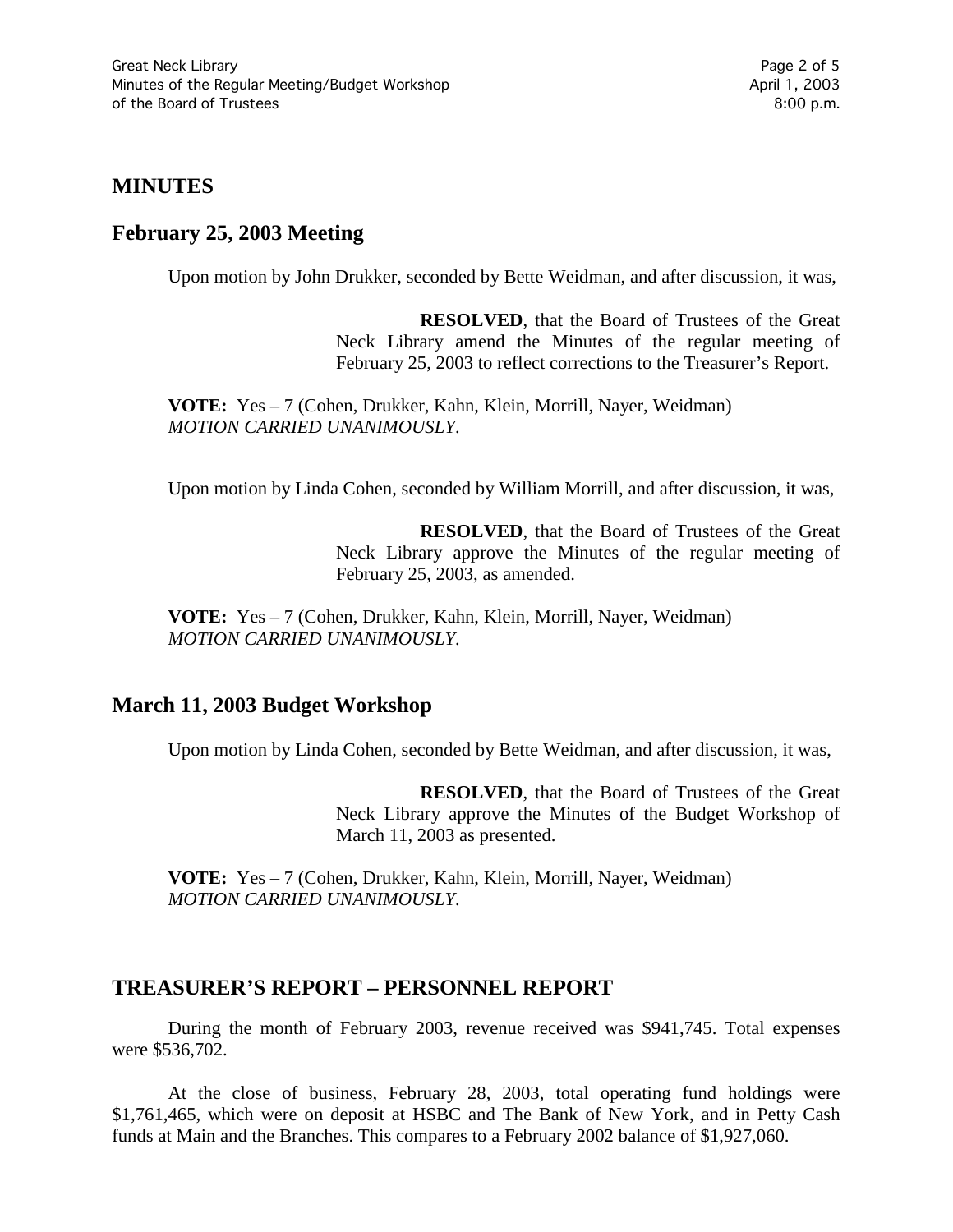Additionally, the balance of the Main Building and Special Services fund was \$1,513,039; the Automated Library fund was \$130,952; the Restricted Gift fund was \$45,307; the Branch and Special Services fund was \$129,496. These funds totaled \$1,818,794 on February 28, 2003. The February 2002 total was \$1,781,173.

Upon motion by Alice Nayer, seconded by John Drukker, and after discussion, it was,

**RESOLVED,** that the Board of Trustees of the Great Neck Library accept the April 1, 2003, Treasurer's Report with the Personnel Changes of February 22, 2003 through March 19, 2003.

**VOTE:** Yes – 7 (Cohen, Drukker, Kahn, Klein, Morrill, Nayer, Weidman) *MOTION CARRIED UNANIMOUSLY.*

Upon motion by Alice Nayer, seconded by Bette Weidman and after discussion, it was,

**RESOLVED,** that the Board of Trustees of the Great Neck Library authorize the Treasurer to pay the persons named in the Check Register dated February 21, 2003 through March 20, 2003, Paid-Checks numbered 1053 and 26614 through 26819, the sums set against their respective names, amounting in the aggregate to \$284,836.58.

**VOTE:** Yes – 7 (Cohen, Drukker, Kahn, Klein, Morrill, Nayer, Weidman) *MOTION CARRIED UNANIMOUSLY.*

# **PRESENTATION OF AUDIT**

Henry Graber assisted by Don Fischer of Graber & Co. presented the Audit for the year that ended December 31, 2002. When asked for a statement as to how the Library performed, the auditors said that records were well documented, staff well organized and the Board exercised excellent fiscal control.

### **DIRECTOR'S REPORT** (attached to Minutes)

When asked about some of the objections received from different tours she conducted in relation to the main building renovation/expansion, Director Nevens said that there were comments to undo the Levels program and utilize that space. Others still hold on to the ideas from 10 years ago that a restaurant and a performing arts theatre were included in the plans.

The Board was informed that there will be a building committee meeting on Monday, April 14, 2003 at 11:00 a.m. when the architect will present to the Building Committee three sketches of the design which will be then shown to the entire Board at the April 29, 2003 Board meeting.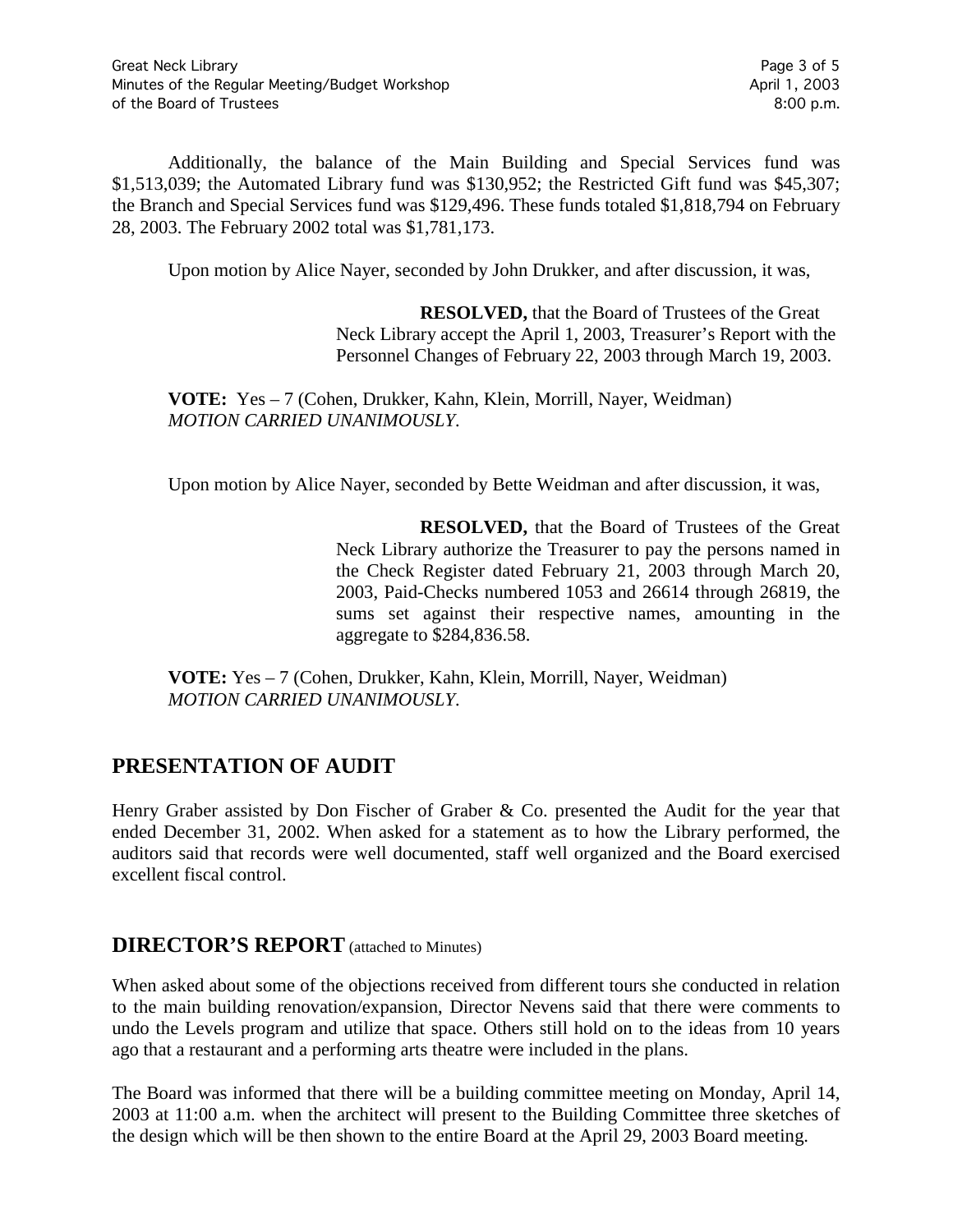Janet Fine, Head of Circulation Services, was thanked for the hard work she did in connection with the new library cards.

Trustees were urged to sign Funding Advocacy Letters and return them to the Library Director. The proposed funding would cut state aid to libraries by 15%.

Public Comment: Karen Rubin, Ralene Adler, Emanuel Kline

#### **NEW BUSINESS**

#### **NLS Resource Sharing Code**

Upon motion by Linda Cohen, seconded by William Morrill, and after discussion it was,

**RESOLVED,** that the Board of Trustees of the Great Neck Library approve the changes to the Nassau Library System Resource Sharing Code, specifically, Section B2 of the January 2003 Revision of the Code, pertaining to the return of all materials borrowed via Direct Access;

and further,

**RESOLVED,** that the Board of Trustees of the Great Neck Library approve the changes to the Nassau Library System Resource Sharing Code, specifically regarding reimbursements from the "negative use" libraries as outlined in Appendix D of the January 2003 revision to the Code.

VOTE**:** Yes – 7 (Cohen, Drukker, Kahn, Klein, Morrill, Nayer, Weidman) *MOTION CARRIED UNANIMOUSLY.*

### **Excessed Equipment**

Upon motion by John Drukker, seconded by Bette Weidman, and after discussion it was,

**RESOLVED,** that the Board of Trustees of the Great Neck Library declare the items listed on the appended schedule excessed and authorize the Director to dispose of same in an appropriate manner.

VOTE**:** Yes – 7 (Cohen, Drukker, Kahn, Klein, Morrill, Nayer, Weidman) *MOTION CARRIED UNANIMOUSLY.*